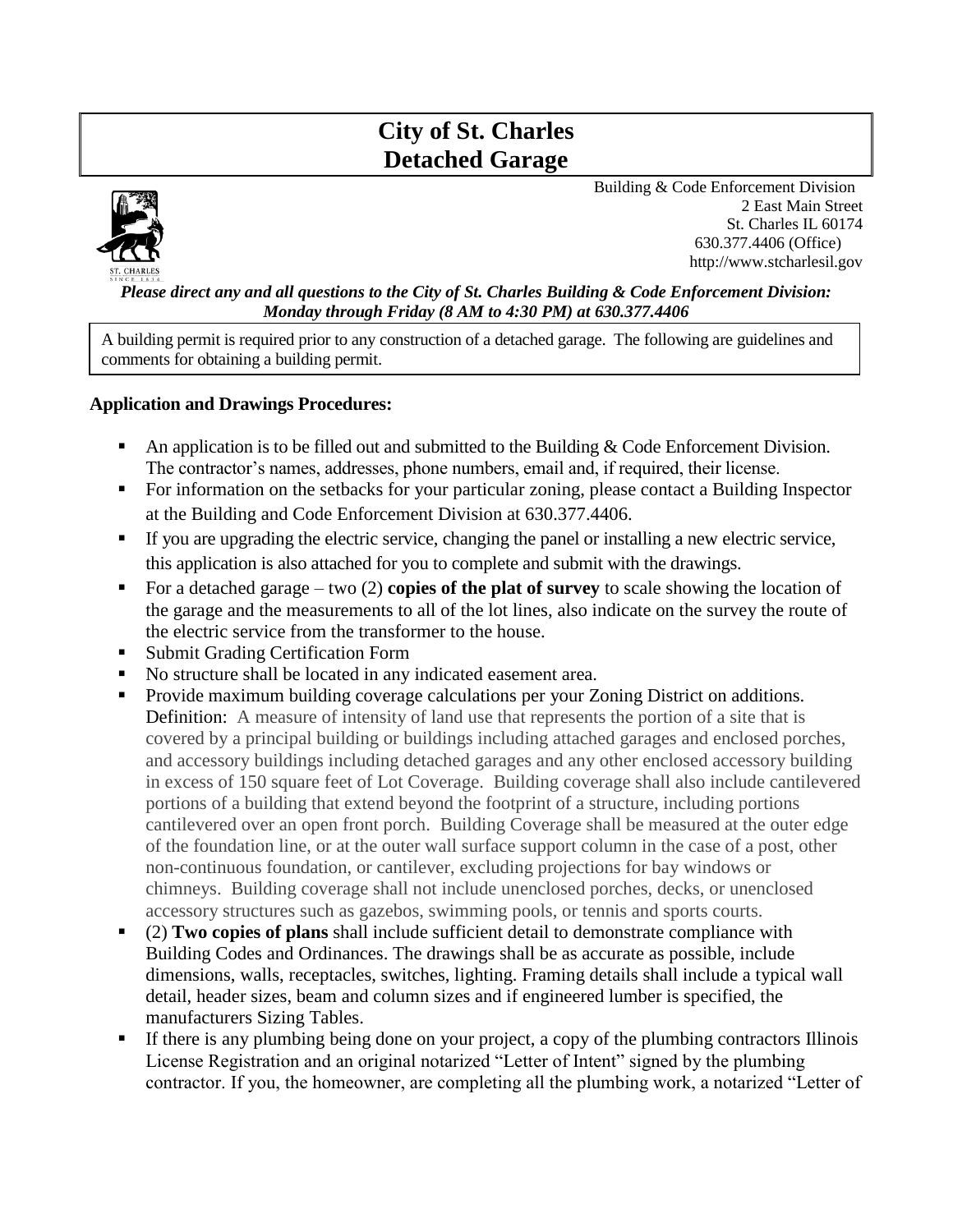Intent" signed by you is required stating you will reside in this home as your sole residence for at least six months.

- If your property is located in any of the RT or CBD-2 zoning districts and your project involves any exterior alterations, additions, and detached garages, there are Architectural Design Guidelines in Section 17.06.060 of the Zoning Ordinance attached to this packet. The Planning Division will conduct a review of the project for compliance with these guidelines.
- **•** Drawing showing how new electric will be run to the garage and material used.
- Our goal is to complete the review of your building permit within 10 working days.

## **Application – Permit Fees:** *(All payments are to be made either in the form of cash, check, or money order):*

- A filing fee is to be paid at time of submission of application and plans.
	- o A fee of **\$300.00 (to be paid at time of submittal)**
- **Re-inspection fee**. During the construction of your project should you fail any of the required inspections there is a re-inspection charge. The fees are due prior to certificate of occupancy. The fee schedule is:
	- $\circ$  \$80.00 per Building & Code Enforcement Department re-inspection for all types of inspections during construction (excluding finals)
	- o \$85.00 per re-inspection for all residential final inspections.
- **Temporary certificate of occupancies**. \$85.00 is due prior to issuance of a temporary certificate of occupancy for residential.

## **Setbacks**:

- **Rear Yard:** Minimum 5-feet from rear lot line without alley
	- Minimum of 3-feet from side lot line and from alley
- **Interior side yard** Minimum of 3-feet from lot line
- **Exterior side yard** Contact the Building & Code Enforcement Office at 630.377.4406 for this information.
- **•** Detached accessory buildings or structures shall be located a minimum of 10-feet from any principal building on the lot.

## **Consultation Meetings**:

The Building and Code Enforcement Division offers a consultation meeting where you will meet with City staff and discuss any questions or issues on your construction project. The meeting may be for a proposed project or a project that is currently under construction and can be held at the site location or in our office. To schedule this meeting, please contact our office at 630.377.4406.

## **General Comments:**

- **1) Compliance with the above-indicated codes, ordinances, and inspections is required.**
- 2) R105.7 Placement of permit. The building permit card shall be kept on the site (in the window) of the work and be visible from the street until such time as a certificate of occupancy permit has been issued, or a final inspection has been performed
- 3) No accessory building shall be constructed prior to construction of the principal building to which it is accessory.
- 4) No accessory building/structure located in the RE, RS, and RT Districts shall exceed twenty (20) feet in height, measured from the finished grade to the top of the structure.
- 5) Detached accessory buildings or structures shall be located a minimum of 10-feet from any principal building on the lot.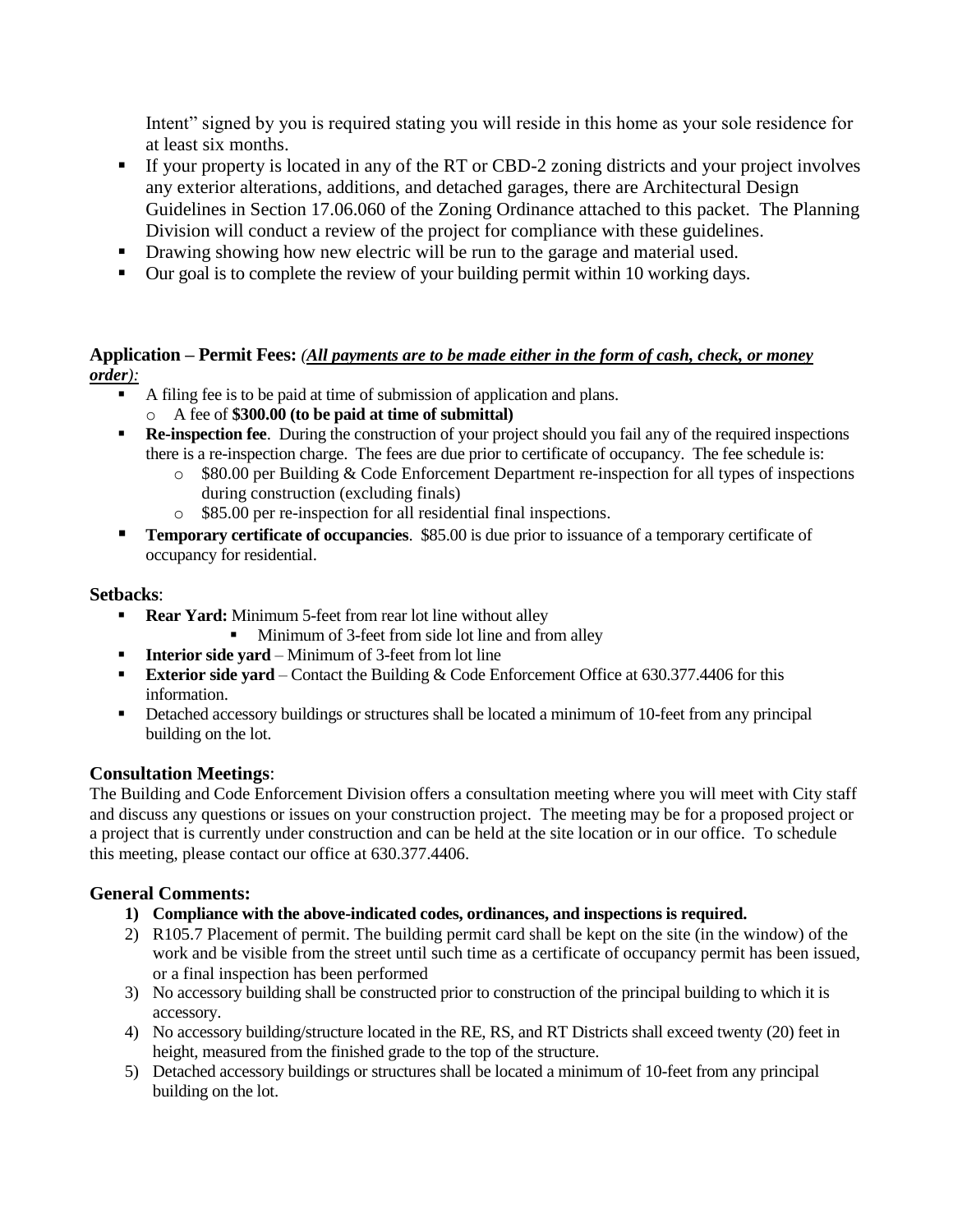- 6) Private garage for one and two family dwellings shall conform to the applicable yard and setback requirements of the District as modified by Table 17.22-3, but in no event shall a garage for a one or two family dwelling be located closer to any street right of way than 15 feet.
- 7) If a one or two family dwelling lot abuts a paved public alley, any detached or attached private garage shall be constructed so that access is from the public alley.
- 8) The maximum width of any garage door opening for a one or two family dwelling shall be twenty-two (22) feet.
- 9) Driveways to garage must be a finished hard surface.
- 10) The permit conditions and stamped Field Copy of the plans are to be on the job site.
- 11) 24-hour notices are required for scheduling of any inspections.
- 12) If electric is installed, at least one GFI outlet shall be installed in a garage with power.
- 13) If electric is provided at least one wall switch controlled lighting outlet shall be installed in the garage.
- 14) Roof rafters R-802.1.1 (TABLES R-802.5.1 (1), R-802.5.1
- 15) Roof trusses R-502.11, R-602.10.6.2, AND R-802.10
- 16) Footings ("8x18" on 8" wall, 10"x20" on 10" wall).
- R-602, 602.3.1, R-602.3.2, R-602.3.3, R-602.3.4, R-602.6, R-602.9) wall framing

#### **Building Codes:**

The following are the Building Codes, which the City of St. Charles has adopted:

- ➢ St. Charles Municipal Code
- ➢ 2014 Nat'l Electrical Code w/revisions
- $\geq 2015$  Int'l Residential Code w/revisions
- ➢ 2015 Int'l Fuel Gas Code w/revisions
- ➢ 2015 Int'l Energy Conservation Code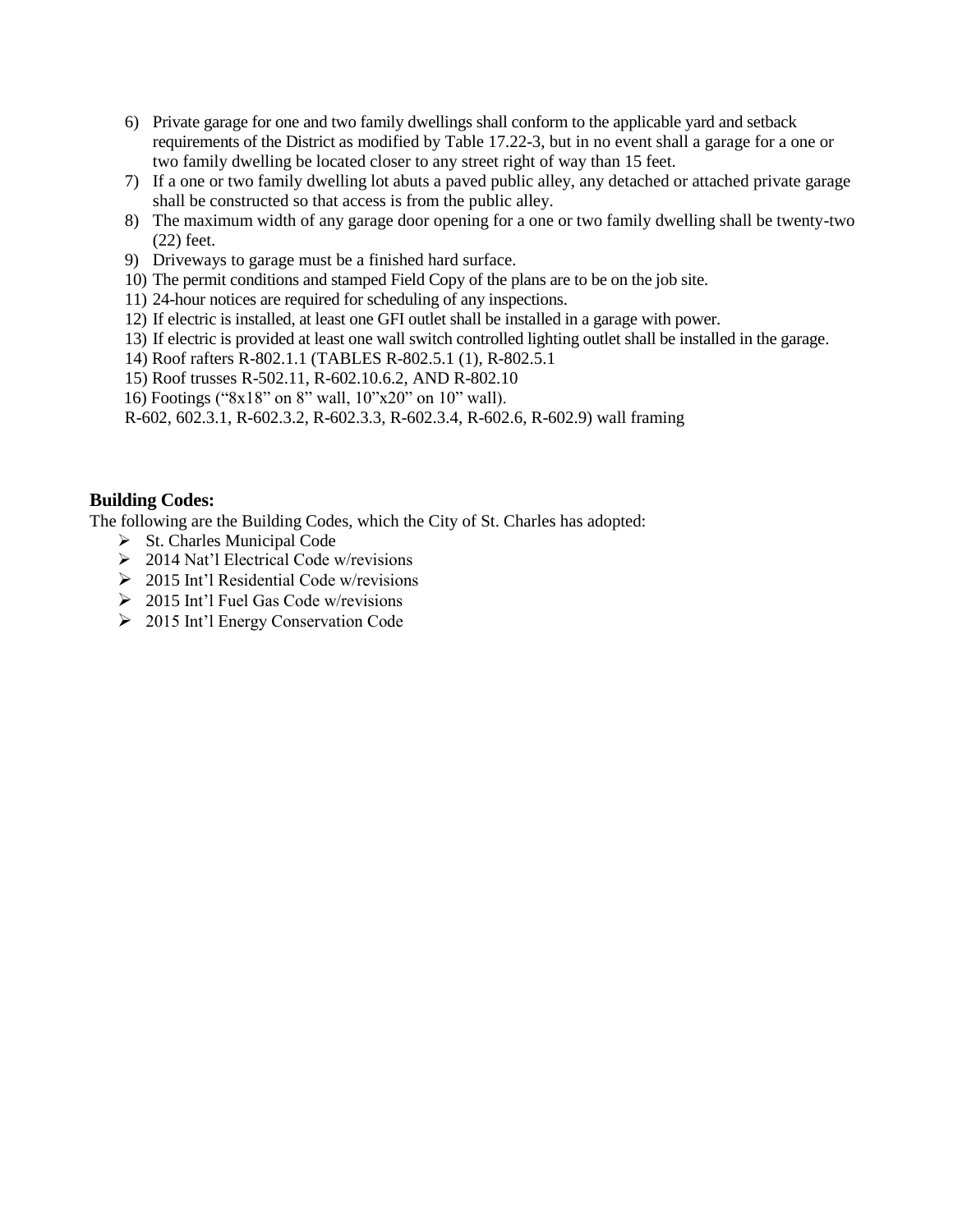## **Inspections:**

The following is a list of inspections, which might be required for your project.

- o Footing
- o Floor
- o Underground Electric
- o Frame
- o Electric
- o Final Grade
- o Final

#### **Any other required inspections specific to your project will be listed on the Permit Conditions sheet attached to the plans and permit.**

#### **Homeowner – Contractor Responsibilities:**

- $\checkmark$  It is the responsibility of the homeowner/contractor to schedule with the Building & Code Enforcement Department the required inspections. The required inspections are indicated on the Permit Conditions form, which is attached to your permit and the Field Copy of drawings. When calling to schedule an inspection, please have the address and the permit number.
- $\checkmark$  No facility shall be occupied or used until a final inspection has been made and a certificate of occupancy has been issued.
- ✓ **Inspections shall be called a minimum of 24 hours before they become due.**
- ✓ Call J.U.I.L.E. at least 48-hours prior to any digging to locate any underground utilities. **(1-800-892-0123)**
	- Electric Utilities Red
	- Comcast (Cable) Orange
	- Northern Illinois Gas (NICOR) Yellow
	- Sewer Utilities Green
	- Telephone Utilities Orange
	- Water Utilities Blue

REV 1.24.2019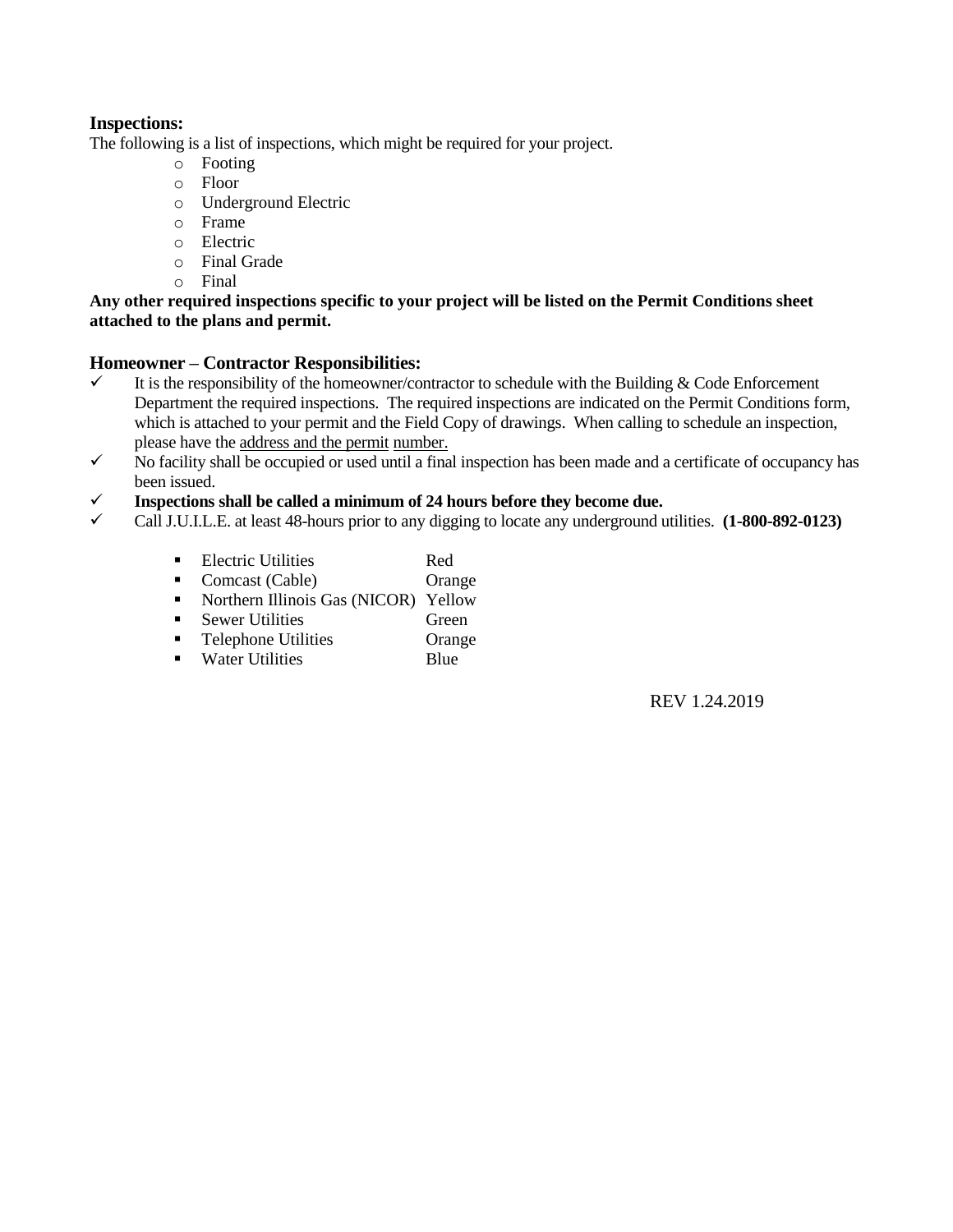

## GRADING CERTIFICATION FORM

We, the below listed signees, acting as owners of the below listed property and on behalf of

\_\_\_\_\_\_\_\_\_\_\_\_\_\_\_\_\_\_\_\_\_\_\_\_\_\_\_\_\_\_\_\_ (contractor responsible for grading), verify the following:

- 1. We will provide positive drainage, within the City of St. Charles grading requirements **of 2.0% minimum slope to 4:1 maximum slopes**, to drain around the structure to be installed on said property.
- 2. If easements exist, we certify that the structure, or associated grading **will not be installed within any easements.**
- 3. If no easements exist, we certify that the structure, or associated grading **will not be installed within 10-feet of a side yard lot line or within 10-feet of the rear yard lot line**.
- 4. As part of this grading, we will not adversely affect any of our neighbors' property.

*If the criteria listed above is not met, the applicant would need to submit a detailed grading plan for review and approval and this form shall not be used.*

| (contractor responsible for grading) |  |
|--------------------------------------|--|
|                                      |  |
| (property owner)                     |  |